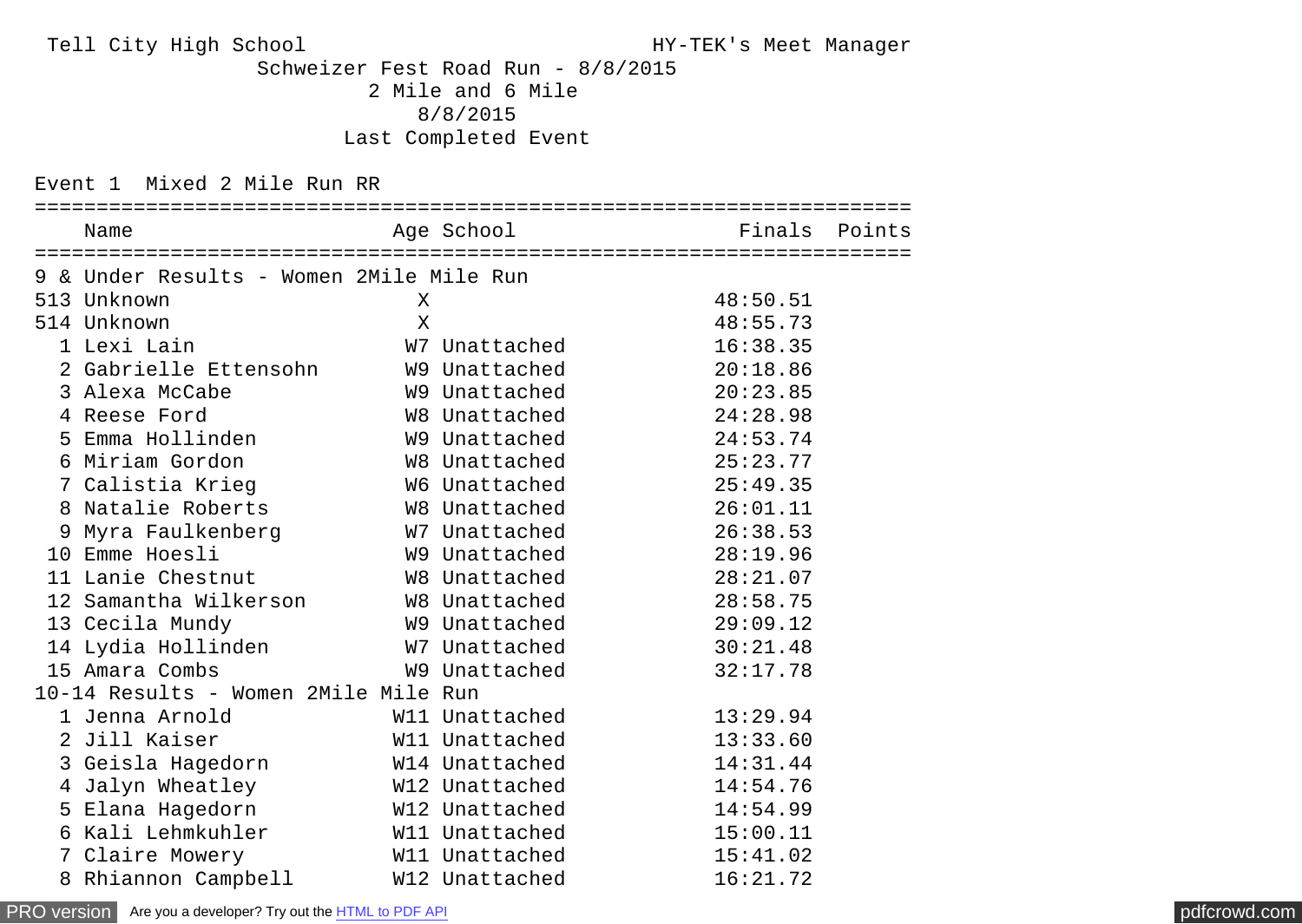|                | 9 Ava Hilgenhold                     | W13 Unattached             | 16:37.27 |
|----------------|--------------------------------------|----------------------------|----------|
|                | 10 karly booty                       | W11 Unattached             | 16:42.20 |
|                | 11 Molly McCallister                 | W11 Unattached             | 16:53.53 |
|                | 12 Madison Strahl                    | W11 Unattached             | 16:56.18 |
|                | 13 Halle Jordan                      | W10 Unattached             | 17:03.90 |
|                | 14 Sophia Shelby                     | W14 Unattached             | 17:42.51 |
|                | 15 Kaylee Dixon                      | W12 Unattached             | 17:42.88 |
|                | 16 Alexis Nix                        | W14 Unattached             | 17:43.88 |
|                | 17 Rebekah Gordon                    | W12 Unattached             | 17:59.01 |
|                | 18 Chloe VanHoosier                  | W10 Unattached             | 18:08.72 |
|                | 19 Jillian Ramsey                    | W11 Unattached             | 18:46.79 |
|                | 20 Natalie Conner                    | W13 Unattached             | 19:35.98 |
|                | 21 Brooke Hagedorn                   | W11 Unattached             | 19:47.92 |
|                | 22 Jillian Kruse                     | W13 Unattached             | 19:55.34 |
|                | 23 Hallie Foe                        | W14 Unattached             | 20:25.73 |
|                | 24 Chole Roberts                     | W11 Unattached             | 20:29.85 |
|                | 25 Taylor Oxley                      | W11 Unattached             | 22:08.46 |
|                | 26 Morgan Davis                      | W10 Unattached             | 22:19.38 |
|                | 27 Grace Purvis                      | W <sub>10</sub> Unattached | 22:36.26 |
|                | 28 Kayla Combs                       | W11 Unattached             | 23:15.76 |
|                | 29 Hannah Gray                       | W12 Unattached             | 24:21.67 |
|                | 30 Kyla Casebolt                     | W11 Unattached             | 24:42.21 |
|                | 31 Emma Ettensohn                    | W11 Unattached             | 24:55.02 |
|                | 32 Jaxsin Tucker                     | W11 Unattached             | 26:06.23 |
|                | 33 Frankie Wilkerson                 | W11 Unattached             | 26:13.71 |
|                | 34 Summer Faulkenberg                | W11 Unattached             | 26:37.81 |
|                | 35 Ann Mundy                         | W11 Unattached             | 28:17.10 |
|                | 36 Ella Rich                         | W10 Unattached             | 35:59.84 |
|                | 37 Victoria Sprinkle                 | W11 Unattached             | 42:21.66 |
|                | 15-19 Results - Women 2Mile Mile Run |                            |          |
|                | 1 Jillian Theis                      | W16 Unattached             | 15:30.61 |
|                | 2 Erin Strassel                      | W19 Unattached             | 17:14.98 |
|                | 3 Veronica Schwartz                  | W15 Unattached             | 17:40.97 |
|                | 4 Molly Haaff                        | W16 Unattached             | 20:07.36 |
|                | 5 Ashley Taul                        | W16 Unattached             | 22:46.62 |
|                | 6 Valerie Casebolt                   | W16 Unattached             | 23:19.14 |
| $7\phantom{.}$ | Kayla Reeves                         | W17 Unattached             | 31:31.77 |
|                | 8 Addison Peter                      | W18 Unattached             | 31:40.04 |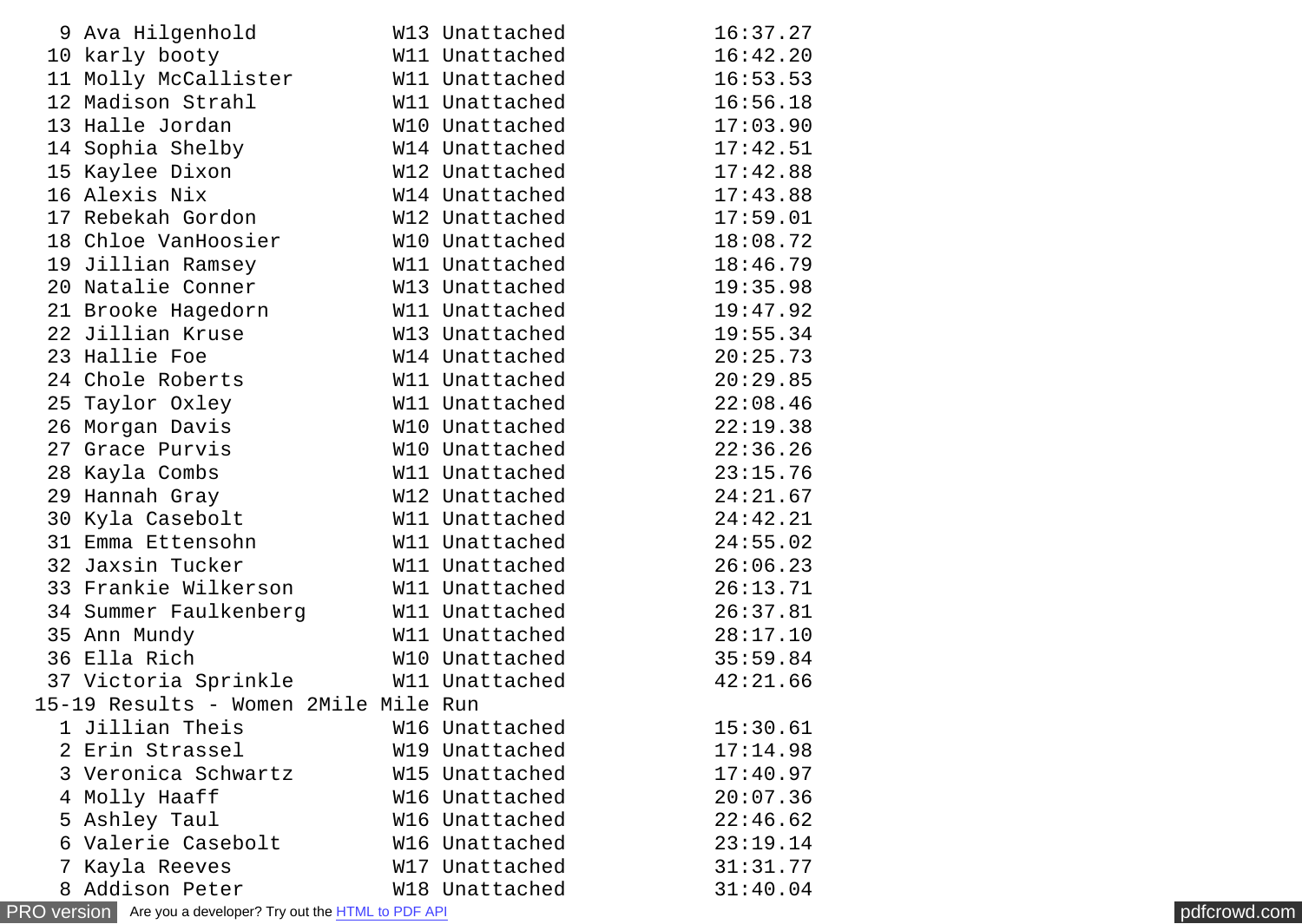|    | 9 Bailey Powell                      | W19 Unattached | 31:47.09 |
|----|--------------------------------------|----------------|----------|
|    | 10 Jessica Theis                     | W18 Unattached | 36:30.51 |
|    | 11 Hannah Turner                     | W18 Unattached | 36:30.75 |
|    | 20-24 Results - Women 2Mile Mile Run |                |          |
|    | 1 Blaire Neighbors                   | W23 Unattached | 16:48.79 |
|    | 2 Morgan Minto                       | W21 Unattached | 17:55.14 |
|    | 3 Bri Simpson                        | W22 Unattached | 18:39.17 |
|    | 4 Hannah Moman                       | W24 Unattached | 21:37.98 |
|    | 5 Jackie Lanthier                    | W21 Unattached | 21:53.84 |
|    | 6 Alexandra Bashor                   | W24 Unattached | 22:40.43 |
|    | 7 Kristy Royer                       | W24 Unattached | 26:16.58 |
|    | 8 Morgan Jennings                    | W20 Unattached | 27:00.91 |
|    | 9 Ashlynn Gehlhausen                 | W20 Unattached | 27:19.38 |
|    | 10 Jaylynn Avalonne                  | W22 Unattached | 27:44.33 |
|    | 11 Lauren Zellers                    | W24 Unattached | 30:33.99 |
|    | 12 Mallory Flemming                  | W22 Unattached | 31:32.28 |
|    | 13 Kayla Lasher                      | W22 Unattached | 33:11.81 |
|    | 14 Molly Hall                        | W24 Unattached | 35:31.92 |
|    | 25-29 Results - Women 2Mile Mile Run |                |          |
|    | 1 Brittany Daugherty                 | W25 Unattached | 17:34.44 |
|    | 2 Jennifer Williams                  | W26 Unattached | 18:46.44 |
|    | 3 Freya Rudder                       | W27 Unattached | 19:11.46 |
|    | 4 Brittany Terry                     | W29 Unattached | 20:35.48 |
|    | 5 Bridget Lindauer                   | W28 Unattached | 22:26.88 |
|    | 6 Jessica Wagner                     | W25 Unattached | 23:48.48 |
|    | 7 Erin Emerson                       | W29 Unattached | 25:01.37 |
|    | 8 Kassie Risse                       | W27 Unattached | 27:32.99 |
|    | 9 Lori Richey                        | W29 Unattached | 29:29.11 |
|    | 10 Amy Kleeman                       | W26 Unattached | 29:48.75 |
|    | 11 Felicia Myers                     | W26 Unattached | 29:51.73 |
|    | 12 Kendra Kapatich                   | W27 Unattached | 30:22.63 |
|    | 13 Kyli Ringeman                     | W29 Unattached | 31:34.04 |
|    | 14 Kristen LeClere                   | W29 Unattached | 31:38.90 |
|    | 15 Cori Schubert                     | W26 Unattached | 32:17.11 |
|    | 16 Kimberly Powers                   | W27 Unattached | 33:42.92 |
|    | 17 Christina Baumgart                | W25 Unattached | 33:51.40 |
| 18 | Jessica Daum                         | W29 Unattached | 34:31.23 |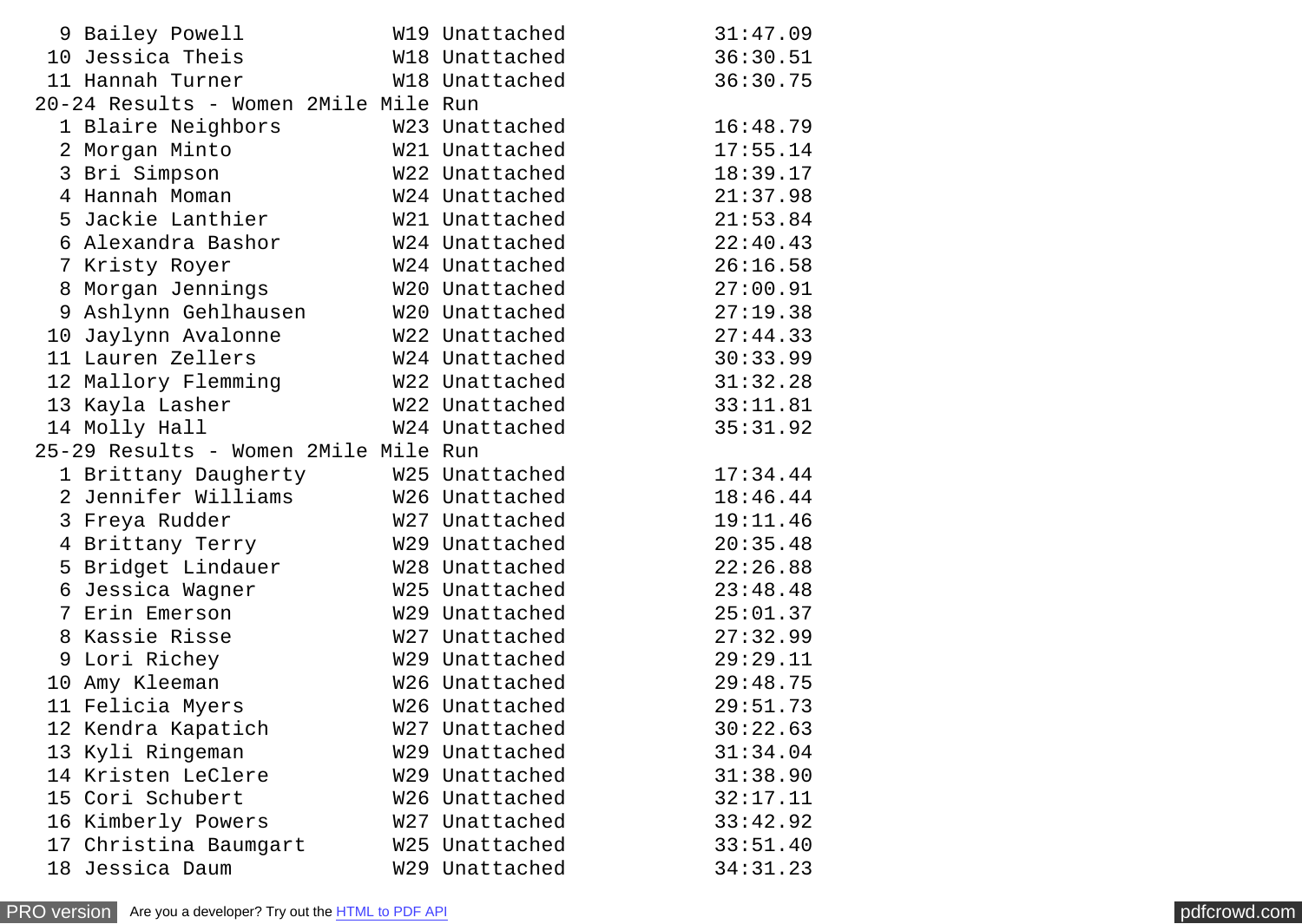| 19 Natalie Block                                                    | W27 Unattached | 34:44.29 |              |
|---------------------------------------------------------------------|----------------|----------|--------------|
| 20 Kimberly Reeves                                                  | W27 Unattached | 36:05.54 |              |
| 21 Nikki Meunier                                                    | W29 Unattached | 36:30.26 |              |
| 22 Samantha Moseby                                                  | W29 Unattached | 36:38.46 |              |
| 23 Vanessa Sprinkle-Newton W29 Unattached                           |                | 41:09.58 |              |
| 30-34 Results - Women 2Mile Mile Run                                |                |          |              |
| 1 andrea nordhoff                                                   | W34 Unattached | 14:02.65 |              |
| 2 Emma Taul                                                         | W32 Unattached | 14:56.33 |              |
| 3 Ashley Robinson                                                   | W33 Unattached | 16:07.45 |              |
| 4 Erin Elder                                                        | W31 Unattached | 16:13.72 |              |
| 5 Theresa Lain                                                      | W31 Unattached | 16:43.41 |              |
| 6 Wendy Freeman-Chann                                               | W34 Unattached | 16:44.07 |              |
| 7 Kate Martin                                                       | W34 Unattached | 17:02.19 |              |
| 8 Rachel Sabelhaus                                                  | W30 Unattached | 17:53.67 |              |
| 9 Kourtney Casebolt                                                 | W31 Unattached | 20:43.46 |              |
| 10 Ellen Nash                                                       | W32 Unattached | 20:48.09 |              |
| 11 Danielle Lancaster                                               | W31 Unattached | 20:56.71 |              |
| 12 Amy Gore                                                         | W34 Unattached | 22:36.58 |              |
| 13 Allison Foury                                                    | W31 Unattached | 22:57.57 |              |
| 14 Heidi Zellers                                                    | W31 Unattached | 24:04.30 |              |
| 15 Laura Phillips                                                   | W31 Unattached | 24:43.32 |              |
| 16 Lisa Noble                                                       | W33 Unattached | 24:59.78 |              |
| 17 Jennifer Payne                                                   | W32 Unattached | 25:08.26 |              |
| 18 Miranda Krieg                                                    | W33 Unattached | 26:00.35 |              |
| 19 Stephanie Kline                                                  | W34 Unattached | 26:39.07 |              |
| 20 Heather Girten                                                   | W32 Unattached | 28:36.13 |              |
| 21 Judy Kleeman                                                     | W31 Unattached | 28:38.68 |              |
| 22 Courtney Schank                                                  | W32 Unattached | 34:43.72 |              |
| 23 Jenna LeClere                                                    | W32 Unattached | 35:03.44 |              |
| 24 Lauren Knight                                                    | W33 Unattached | 35:27.97 |              |
| 25 Lesli Spinner                                                    | W31 Unattached | 35:28.37 |              |
| 26 Erin Toothman                                                    | W32 Unattached | 35:30.90 |              |
| 27 Wendi Rich                                                       | W34 Unattached | 35:44.94 |              |
| 28 Kelly Perryman                                                   | W34 Unattached | 36:06.39 |              |
| 29 Kelli Brown                                                      | W30 Unattached | 36:14.54 |              |
| 30 Jessica Sprinkle                                                 | W32 Unattached | 41:10.09 |              |
| 35-39 Results - Women 2Mile Mile Run                                |                |          |              |
| 1 Amanda Gannon                                                     | W38 Unattached | 12:56.15 |              |
| PRO version Are you a developer? Try out the <b>HTML</b> to PDF API |                |          | pdfcrowd.com |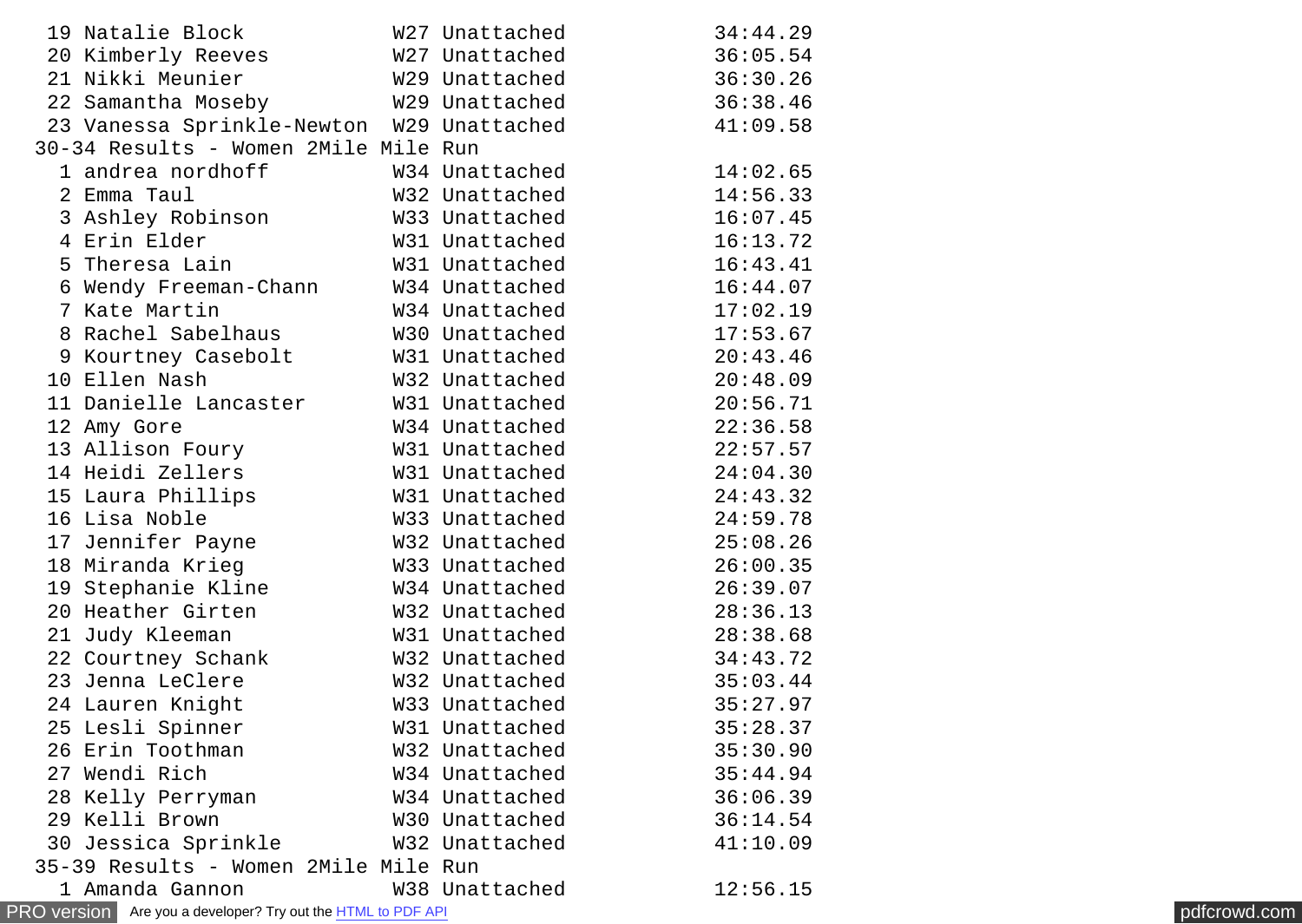|   | 2 Rachel Hinson                             | W37 Unattached | 16:02.72 |
|---|---------------------------------------------|----------------|----------|
|   | 3 Anita Bruggeman                           | W35 Unattached | 16:59.82 |
|   | 4 Colette Cunningham                        | W35 Unattached | 17:06.77 |
|   | 5 Vanessa Embry                             | W36 Unattached | 17:12.57 |
|   | 6 Kim Oxley                                 | W39 Unattached | 22:09.41 |
|   | 7 Shannon Sprinkle                          | W37 Unattached | 22:49.91 |
|   | 8 Jamie Hoesli                              | W39 Unattached | 24:03.75 |
|   | 9 Tessa Hurst                               | W36 Unattached | 24:15.07 |
|   | 10 Krista Longtin                           | W38 Unattached | 24:18.22 |
|   | 11 Meghan Butler                            | W35 Unattached | 24:57.58 |
|   | 12 Gina Flemming                            | W37 Unattached | 25:02.65 |
|   | 13 Amanda Roll                              | W35 Unattached | 25:11.77 |
|   | 14 Jennifer Ficker           W35 Unattached |                | 25:14.30 |
|   | 15 Carrie Engelbrecht                       | W36 Unattached | 26:06.78 |
|   | 16 Lori Wahl                                | W35 Unattached | 26:15.27 |
|   | 17 Vanessa Ford                             | W36 Unattached | 27:19.03 |
|   | 18 Erin Parker                              | W38 Unattached | 27:24.25 |
|   | 19 Traci LeClere                            | W38 Unattached | 27:59.89 |
|   | 20 Mindy Melton                             | W39 Unattached | 28:14.52 |
|   | 21 Gretchen Schultz                         | W36 Unattached | 28:25.20 |
|   | 22 kelly Wilkerson                          | W35 Unattached | 28:59.35 |
|   | 23 Amity Colston                            | W35 Unattached | 30:20.78 |
|   | 24 Traci Fischer                            | W37 Unattached | 31:01.35 |
|   | 25 Shannon Lindauer W37 Unattached          |                | 31:28.02 |
|   | 26 Dana Franzman                            | W36 Unattached | 31:57.97 |
|   | 27 Michelle Zuelly                          | W37 Unattached | 32:05.35 |
|   | 28 Shauna Combs                             | W37 Unattached | 32:17.56 |
|   | 29 Deirdre Mundy                            | W36 Unattached | 46:03.47 |
|   | 40-44 Results - Women 2Mile Mile Run        |                |          |
|   | 1 Tonya Ubelhor                             | W43 Unattached | 17:21.77 |
|   | 2 Emilie Young                              | W42 Unattached | 19:49.18 |
|   | 3 Sophia Ettensohn                          | W41 Unattached | 20:22.34 |
| 4 | Sheena Hagedorn                             | W41 Unattached | 20:43.07 |
| 5 | Crystal Bales                               | W41 Unattached | 20:58.29 |
|   | 6 Dawn Tullis                               | W42 Unattached | 21:06.66 |
|   | 7 Danielle Wells                            | W41 Unattached | 21:31.99 |
|   | 8 Beth Faust                                | W41 Unattached | 23:10.10 |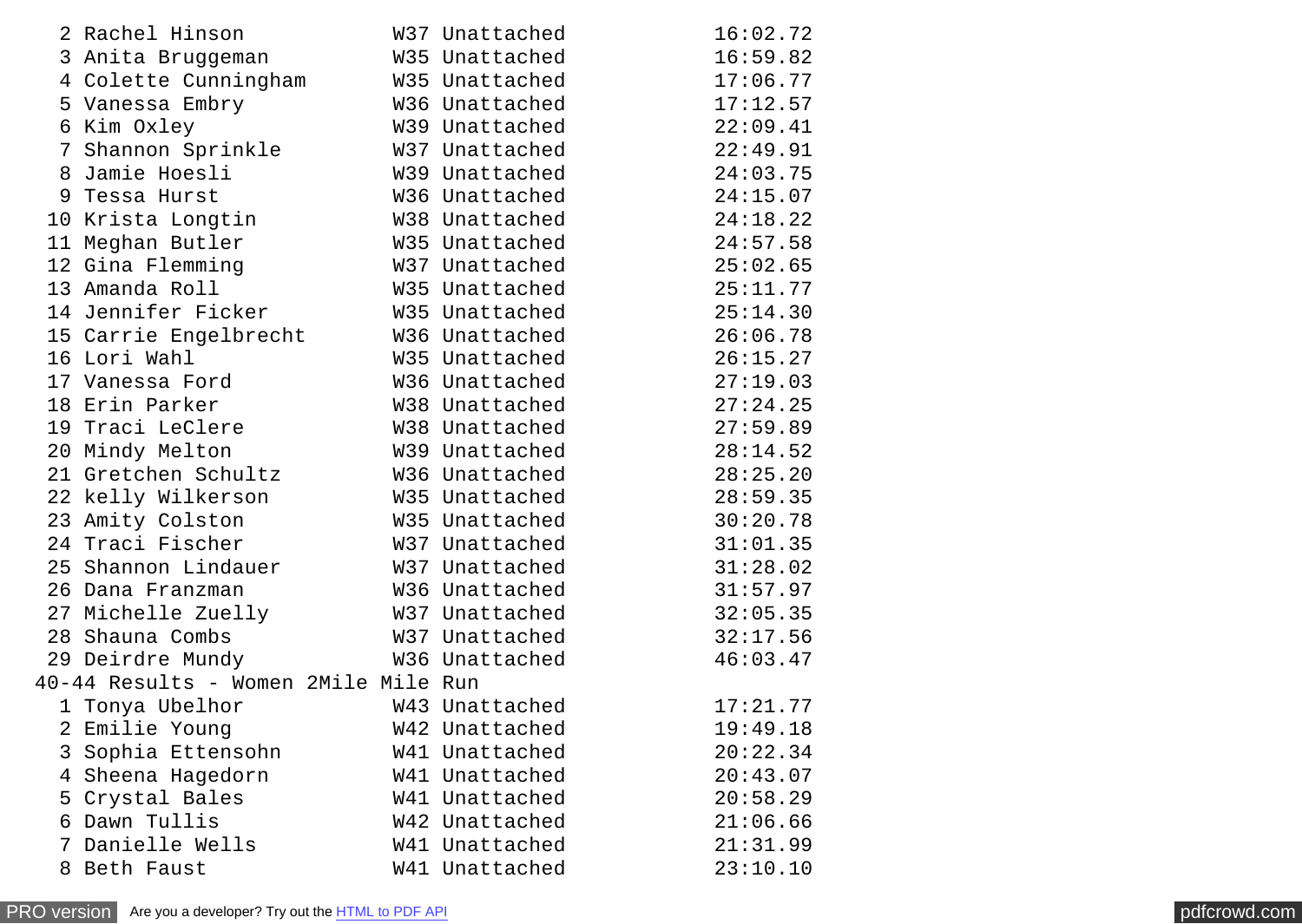|    | 9 Mechille Ostrihon W42 Unattached             |                | 23:17.86 |
|----|------------------------------------------------|----------------|----------|
|    | 10 Kelly Kiplinger                             | W44 Unattached | 24:20.96 |
|    | 11 Jaime Hammond                               | W40 Unattached | 24:29.97 |
|    | 12 Jennifer Hohne M43 Unattached               |                | 24:55.39 |
|    | 13 Elizabeth Conner W41 Unattached             |                | 25:10.08 |
|    | 14 Shannon Lehmkuhler W43 Unattached           |                | 26:19.31 |
|    | 15 Angela Hilgenhold                           | W44 Unattached | 29:37.08 |
|    | 16 Stephanie Thomas                            | W40 Unattached | 30:32.07 |
|    | 17 Gretchen Hasty                              | W40 Unattached | 32:16.51 |
|    | 18 Holly Stevens                               | W44 Unattached | 32:43.99 |
|    | 19 Rebecca Cronin W40 Unattached               |                | 32:48.67 |
|    | 20 Tina Holman                                 | W41 Unattached | 32:57.06 |
|    | 21 Torrey Brown                                | W44 Unattached | 33:45.60 |
|    | 22 Alicia Aders                                | W43 Unattached | 33:51.59 |
|    | W42 Unattached<br>23 Mary Bruner               |                | 34:02.81 |
|    | 24 Jill Martin                                 | w41 Unattached | 36:00.77 |
|    | 25 Stacey Frage                                | W40 Unattached | 36:01.71 |
|    | 45-49 Results - Women 2Mile Mile Run           |                |          |
|    | 1 Elaine Main                                  | W49 Unattached | 14:22.33 |
|    | 2 Julie Franchville M47 Unattached             |                | 18:21.34 |
|    | 3 Carol Schwoeppe                              | W48 Unattached | 19:09.09 |
|    | 4 Angela Oakley                                | W45 Unattached | 19:27.38 |
|    | 5 Barbara McCabe 6 648 Unattached              |                | 20:24.49 |
|    | 6 Linda Schwoeppe               W49 Unattached |                | 22:35.60 |
|    | 7 Rebecca Kasmer M45 Unattached                |                | 23:22.43 |
|    | 8 Wanda Miller                                 | W47 Unattached | 24:15.80 |
|    | 9 Debbie Carlson W48 Unattached                |                | 25:21.25 |
|    | 10 Shawn Jones                                 | W46 Unattached | 25:44.93 |
|    | 11 Sherri Haller                               | W45 Unattached | 26:20.69 |
|    | 12 Michaeline Joiner                           | W47 Unattached | 26:56.63 |
|    | 13 Terri Hagan                                 | W49 Unattached | 27:01.36 |
|    | 14 Shelley Mathena                             | W45 Unattached | 27:24.55 |
| 15 | Lorey Schlachter                               | W49 Unattached | 28:18.76 |
| 16 | Kim Myers                                      | W49 Unattached | 29:52.08 |
|    | 17 Angie Hill                                  | W49 Unattached | 31:30.07 |
| 18 | Bridgette Duber                                | W46 Unattached | 32:16.76 |
|    | 19 Linda Gengelbach                            | W49 Unattached | 32:33.69 |
|    | 20 Sheila Lahee                                | W49 Unattached | 32:44.97 |
|    |                                                |                |          |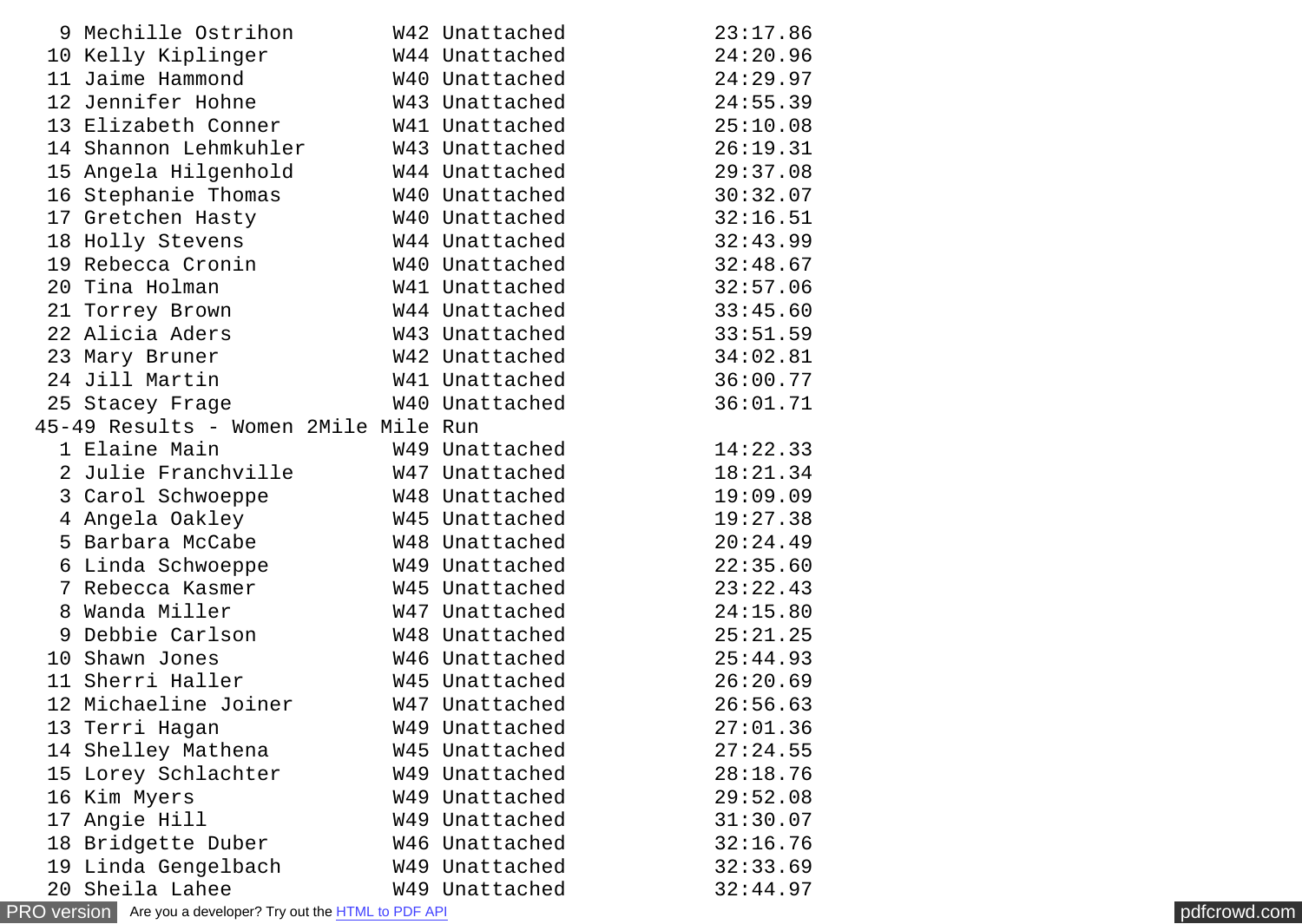|   | 21 Karen Ludwig                      | W47 Unattached | 32:45.94 |
|---|--------------------------------------|----------------|----------|
|   | 50-54 Results - Women 2Mile Mile Run |                |          |
|   | 1 Jane Goffinet                      | W52 Unattached | 17:29.21 |
|   | 2 Debra Canary                       | W53 Unattached | 18:27.62 |
|   | 3 Diana Schaefer                     | W51 Unattached | 19:24.99 |
|   | 4 Kathy Sterling                     | W51 Unattached | 19:27.88 |
|   | 5 Angela Henning                     | W53 Unattached | 20:09.04 |
|   | 6 Julie Hauser                       | W54 Unattached | 20:42.40 |
|   | 7 Theresa Schwartz                   | W52 Unattached | 22:28.99 |
|   | 8 Martha Bashor                      | W52 Unattached | 22:42.75 |
|   | 9 Karen Russell                      | W53 Unattached | 23:31.87 |
|   | 10 Becky Ernst                       | W51 Unattached | 23:56.33 |
|   | 11 Terry Lancaster                   | W54 Unattached | 24:22.40 |
|   | 12 Angela Shelby                     | W51 Unattached | 25:27.61 |
|   | 13 Denise Gehlhausen                 | W53 Unattached | 27:19.67 |
|   | 14 Marilynn Hubert                   | W53 Unattached | 27:39.08 |
|   | 15 Kelli Braunecker                  | W50 Unattached | 27:43.34 |
|   | 16 Barbara Conner                    | W53 Unattached | 28:21.67 |
|   | 17 Kimberly Crockett                 | W52 Unattached | 31:29.81 |
|   | 18 Rita Ward                         | W50 Unattached | 31:31.16 |
|   | 19 Vicki Lawalin                     | W53 Unattached | 31:39.69 |
|   | 20 Julie Hakes                       | W53 Unattached | 33:17.43 |
|   | 21 Beth Gonzalez                     | W50 Unattached | 33:35.86 |
|   | 22 Angelina Foe                      | W50 Unattached | 33:42.74 |
|   | 23 Rosemary Lasher                   | W53 Unattached | 33:44.88 |
|   | 24 Tammy Oeding                      | W52 Unattached | 34:26.15 |
|   | 25 Tonya George                      | W54 Unattached | 35:28.74 |
|   | 26 Laura Taylor                      | W53 Unattached | 36:07.67 |
|   | 27 Laura Strassel                    | W51 Unattached | 36:44.41 |
|   | 55-59 Results - Women 2Mile Mile Run |                |          |
|   | 1 Katie Heeke                        | W57 Unattached | 24:44.84 |
|   | 2 Paula Stiles                       | W55 Unattached | 25:59.96 |
|   | 3 Christine Hollinden                | W55 Unattached | 28:09.15 |
|   | 4 Nancy Myers                        | W58 Unattached | 28:28.90 |
|   | 5 Cindy Ehrloh                       | W59 Unattached | 29:51.09 |
| 6 | Betty Cash                           | W58 Unattached | 30:02.89 |
|   | 7 Sheila Yelland                     | W58 Unattached | 30:03.32 |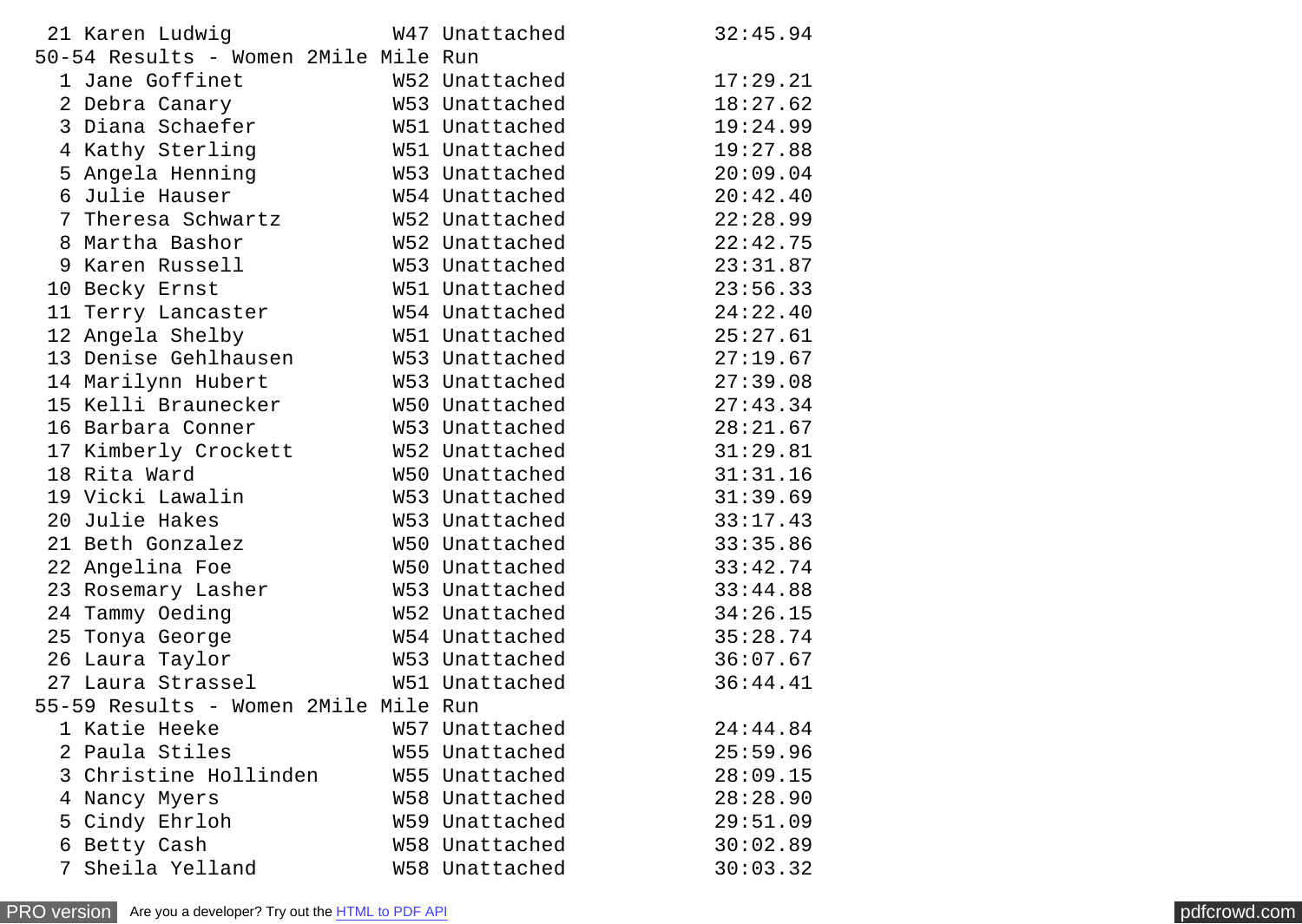| 8 Betty Jones                          | W55 Unattached | 30:26.11 |
|----------------------------------------|----------------|----------|
| 9 Joyce Foury                          | W56 Unattached | 31:33.06 |
| 10 Jeannie Labhart                     | W57 Unattached | 33:46.42 |
| 11 Cindia Ress                         | W58 Unattached | 34:09.85 |
| 12 Judy Sumner                         | W55 Unattached | 34:24.84 |
| 13 Terri Bryant                        | W55 Unattached | 34:26.91 |
| 14 Joanie Lagrange                     | W56 Unattached | 34:53.17 |
| 15 Lisa Haddow                         | W55 Unattached | 35:26.20 |
| 16 Shelly Wolf                         | W57 Unattached | 39:33.22 |
| 60-69 Results - Women 2Mile Mile Run   |                |          |
| 1 Rebecca Pierce                       | W67 Unattached | 22:14.72 |
| 2 Lynda Turner                         | W66 Unattached | 22:14.92 |
| 3 Mary Hackel                          | W68 Unattached | 28:30.23 |
| 4 Karen Strahl                         | W63 Unattached | 28:39.35 |
| 5 Sheila Rearden                       | W64 Unattached | 30:34.47 |
| 6 Linda Weiss                          | W62 Unattached | 33:46.03 |
| 7 Leanne LeClere                       | W60 Unattached | 33:59.59 |
| 8 Brenda Peter                         | W64 Unattached | 34:49.02 |
| 9 Debra Emerson                        | W60 Unattached | 35:02.03 |
| 10 Dorisjean Krutz                     | W65 Unattached | 36:38.76 |
| 11 Lorna Ford                          | W62 Unattached | 39:32.82 |
| 12 Linda Foster                        | W66 Unattached | 42:22.07 |
| 13 Rhonda Mundy                        | W68 Unattached | 46:03.84 |
| 70+ Results - Women 2Mile Mile Run     |                |          |
| 1 Carolyn Decker                       | W74 Unattached | 29:50.41 |
| 2 Jeannie Wittmer                      | W71 Unattached | 30:45.28 |
| 3 Nancy Ludwig                         | W70 Unattached | 32:46.82 |
| 4 Elva Dickman                         | W76 Unattached | 34:27.98 |
| 5 June Bell                            | W79 Unattached | 36:13.97 |
| 9 & Under Results - Men 2Mile Mile Run |                |          |
| 1 Reece Wolf                           | M8 Unattached  | 14:04.22 |
| 2 Oren Kaiser                          | M9 Unattached  | 14:42.33 |
| 3 Walter Hagedorn                      | M9 Unattached  | 15:10.83 |
| 4 Gavin Lock                           | M8 Unattached  | 15:31.94 |
| 5 Philip Gregg                         | M9 Unattached  | 16:11.69 |
| 6 Parker Wolf                          | M7 Unattached  | 16:34.01 |
| 7 Landon Terry                         | M9 Unattached  | 18:32.52 |
| 8 Max Wahl                             | M8 Unattached  | 18:42.99 |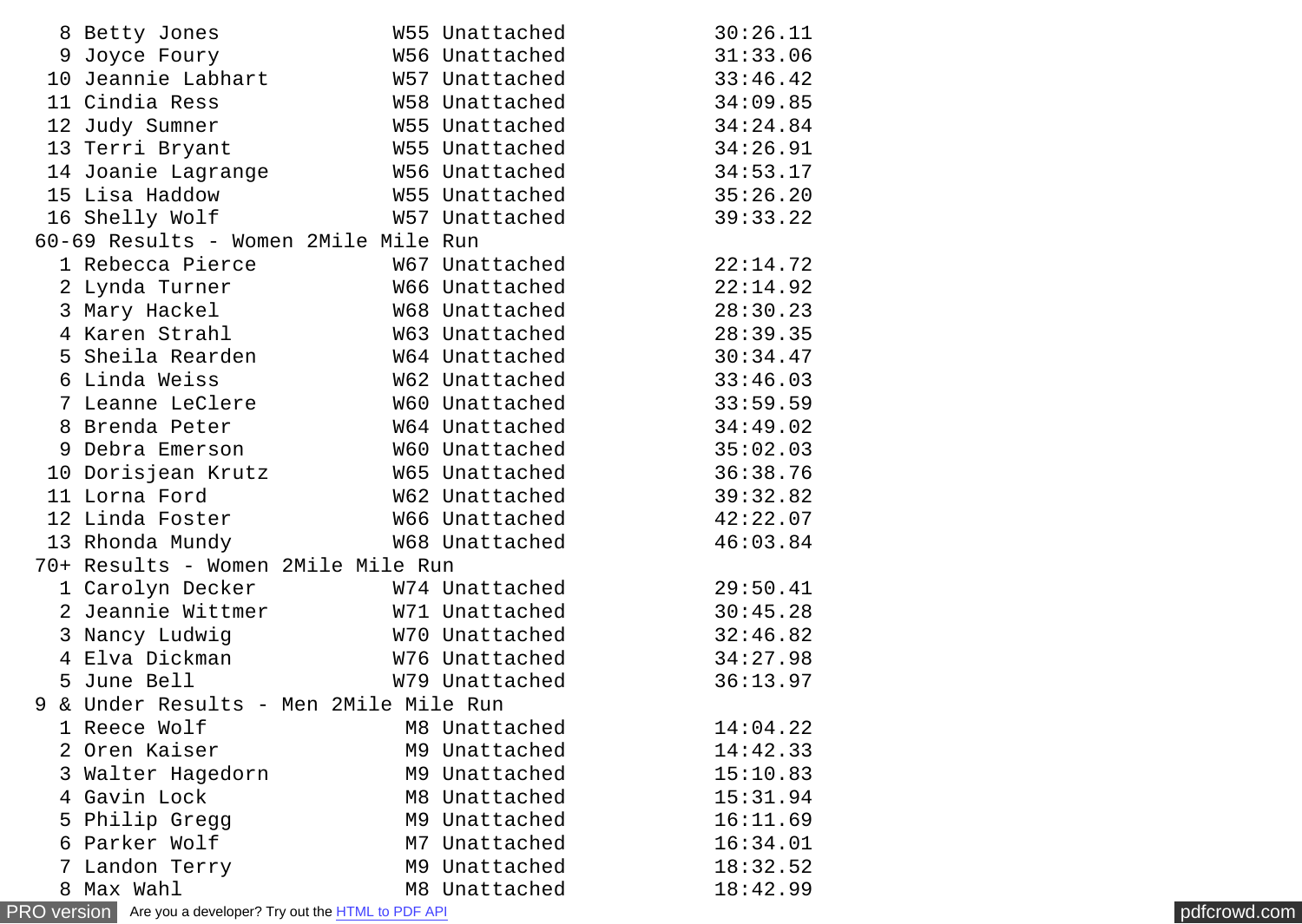| 9 Jacob Theis                      | M8 Unattached  | 19:00.02 |
|------------------------------------|----------------|----------|
| 10 Noah Terry                      | M9 Unattached  | 20:32.11 |
| 11 Grant Davis                     | M7 Unattached  | 20:59.04 |
| 12 Rayden Kasmer                   | M8 Unattached  | 22:58.76 |
| 13 Kaiden Casebolt                 | M9 Unattached  | 23:25.07 |
| 14 Luke Zellers                    | M7 Unattached  | 24:14.82 |
| 15 Tate Kleeman                    | M9 Unattached  | 24:25.09 |
| 16 Jack Hammond                    | M8 Unattached  | 24:35.46 |
| 17 Cole Yeager                     | M9 Unattached  | 25:26.35 |
| 18 Nathaniel Purvis                | M7 Unattached  | 25:53.83 |
| 19 Cooper Wahl                     | M6 Unattached  | 26:09.16 |
| 20 Brody Ford                      | M5 Unattached  | 27:10.31 |
| 21 Ross Schultz                    | M6 Unattached  | 28:22.92 |
| 10-14 Results - Men 2Mile Mile Run |                |          |
| 1 Nate Kaiser                      | M14 Unattached | 11:02.79 |
| 2 Jalen Taylor                     | M14 Unattached | 11:16.74 |
| 3 Spenser Wolf                     | M11 Unattached | 11:53.99 |
| 4 Will Simpson                     | M14 Unattached | 11:58.15 |
| 5 Nigel Kaiser                     | M13 Unattached | 12:09.38 |
| 6 Kaden Chestnut                   | M12 Unattached | 12:20.66 |
| 7 Harrison Leachman M14 Unattached |                | 12:30.15 |
| 8 Dylan Hubert                     | M13 Unattached | 12:46.18 |
| 9 Aiden McCabe                     | M12 Unattached | 12:46.66 |
| 10 Keaton Lloyd                    | M11 Unattached | 13:09.84 |
| 11 Bryce Troesch                   | M11 Unattached | 13:20.87 |
| 12 Cole Hess                       | M11 Unattached | 13:23.13 |
| 13 Josh Perry                      | M14 Unattached | 13:28.24 |
| 14 Bryce Peter                     | M14 Unattached | 13:46.24 |
| 15 Ijaa Chambers                   | M12 Unattached | 13:56.29 |
| 16 Colby Thomas                    | M14 Unattached | 13:57.11 |
| 17 Jonathan Theis                  | M13 Unattached | 14:16.96 |
| 18 Noah Stiles                     | M14 Unattached | 14:25.13 |
| 19 Lewis Kaufman                   | M11 Unattached | 14:32.76 |
| 20 Jacob Jones                     | M14 Unattached | 14:34.16 |
| 21 Shane Braunecker                | M12 Unattached | 14:35.39 |
| 22 Andrew McCabe                   | M10 Unattached | 14:36.26 |
| 23 Alec Kaufman                    | M11 Unattached | 14:37.53 |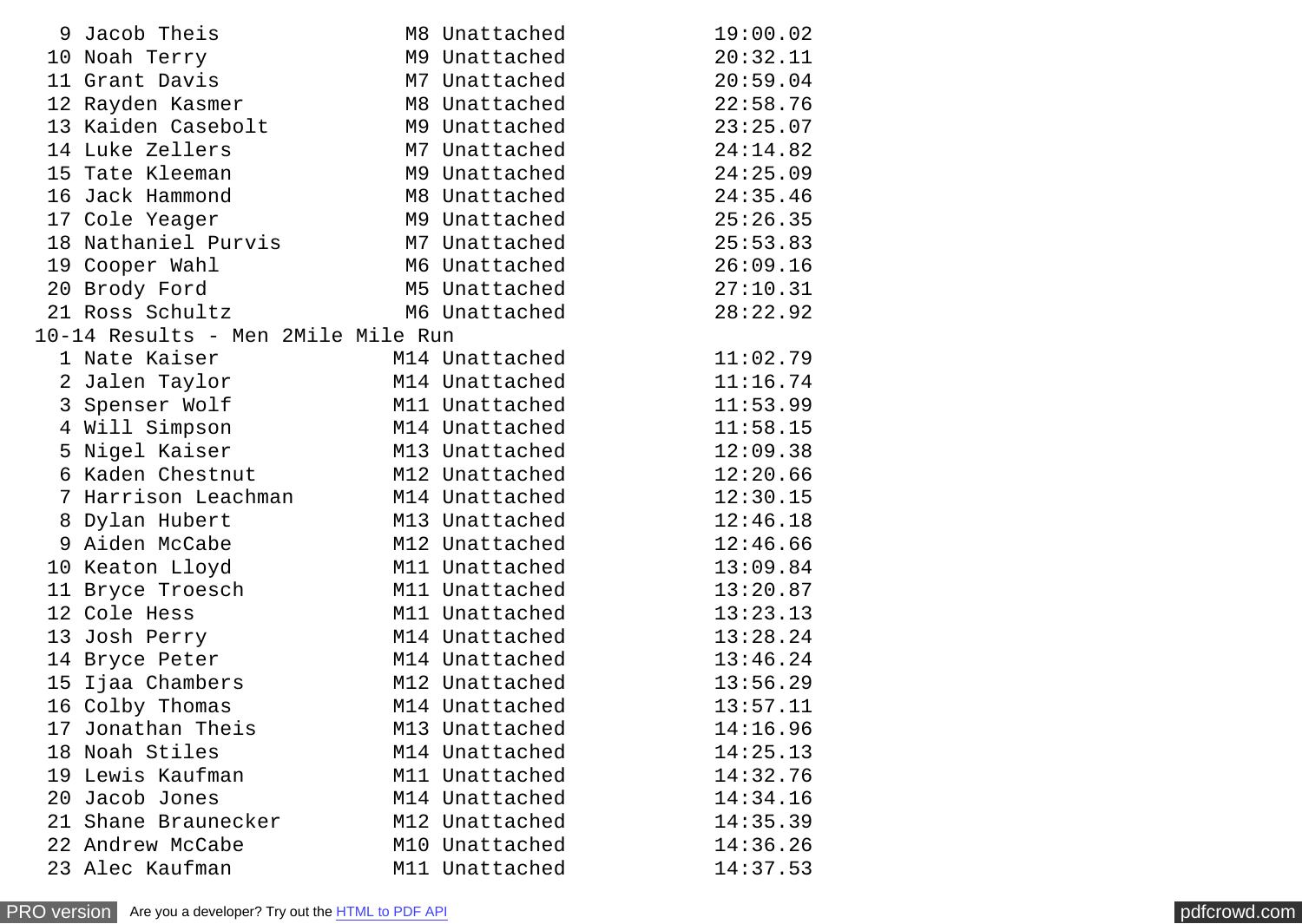|    | 24 Calvi Hasenour      | M11 Unattached | 14:40.58 |
|----|------------------------|----------------|----------|
|    | 25 Brayden Lain        | M10 Unattached | 14:40.98 |
|    | 26 Corey Braunecker    | M12 Unattached | 14:46.18 |
|    | 27 William Strassel    | M13 Unattached | 15:17.49 |
|    | 28 Anthony Koch        | M12 Unattached | 15:24.48 |
|    | 29 Tanner Engelbrecht  | M11 Unattached | 15:33.03 |
|    | 30 Zion Pinkston       | M11 Unattached | 15:37.45 |
|    | 31 Jacob Moore         | M13 Unattached | 15:38.39 |
|    | 32 Peyton Przymus      | M11 Unattached | 15:39.73 |
|    | 33 Dalton Barnett      | M14 Unattached | 15:40.03 |
|    | 34 Joshua Gregg        | M12 Unattached | 15:40.07 |
|    | 35 Spencer Brittingham | M13 Unattached | 15:45.02 |
|    | 36 Cole Johnson        | M12 Unattached | 15:54.39 |
|    | 37 Carter Hinson       | M10 Unattached | 15:55.16 |
|    | 38 Pierce Lashley      | M10 Unattached | 16:04.92 |
|    | 39 Noah Hoesli         | M11 Unattached | 16:09.52 |
|    | 40 Logan Jones         | M13 Unattached | 16:11.96 |
|    | 41 Ryan Harding        | M14 Unattached | 16:14.03 |
|    | 42 Milan Minto         | M14 Unattached | 16:18.12 |
|    | 43 Brody Ficker        | M11 Unattached | 16:19.33 |
|    | 44 Jarrett Theis       | M11 Unattached | 16:37.83 |
|    | 45 Cole Murphy         | M14 Unattached | 16:42.61 |
|    | 46 Benicio Hagedorn    | M13 Unattached | 16:47.68 |
|    | 47 Jon Conner          | M11 Unattached | 16:57.05 |
|    | 48 Kyle Joiner         | M12 Unattached | 16:58.69 |
|    | 49 Jaxson Naviaux      | M11 Unattached | 17:01.35 |
|    | 50 Taylor James        | M13 Unattached | 17:03.20 |
|    | 51 Jerry Gregg         | M13 Unattached | 17:08.70 |
|    | 52 Caleb Engler        | M11 Unattached | 17:43.48 |
|    | 53 Landen Minto        | M13 Unattached | 17:52.38 |
|    | 54 Jake Stephens       | M11 Unattached | 18:01.20 |
| 55 | James Gregg            | M11 Unattached | 18:42.08 |
| 56 | Elijah Wethington      | M11 Unattached | 18:51.95 |
| 57 | Nolan DeJarnette       | M11 Unattached | 18:58.82 |
| 58 | Ian Klueh              | M10 Unattached | 19:36.47 |
| 59 | Jamison Mroz           | M12 Unattached | 20:24.85 |
|    | 60 Amos Buschkoetter   | M12 Unattached | 21:21.21 |
|    | 61 Matt Aders          | M12 Unattached | 23:06.27 |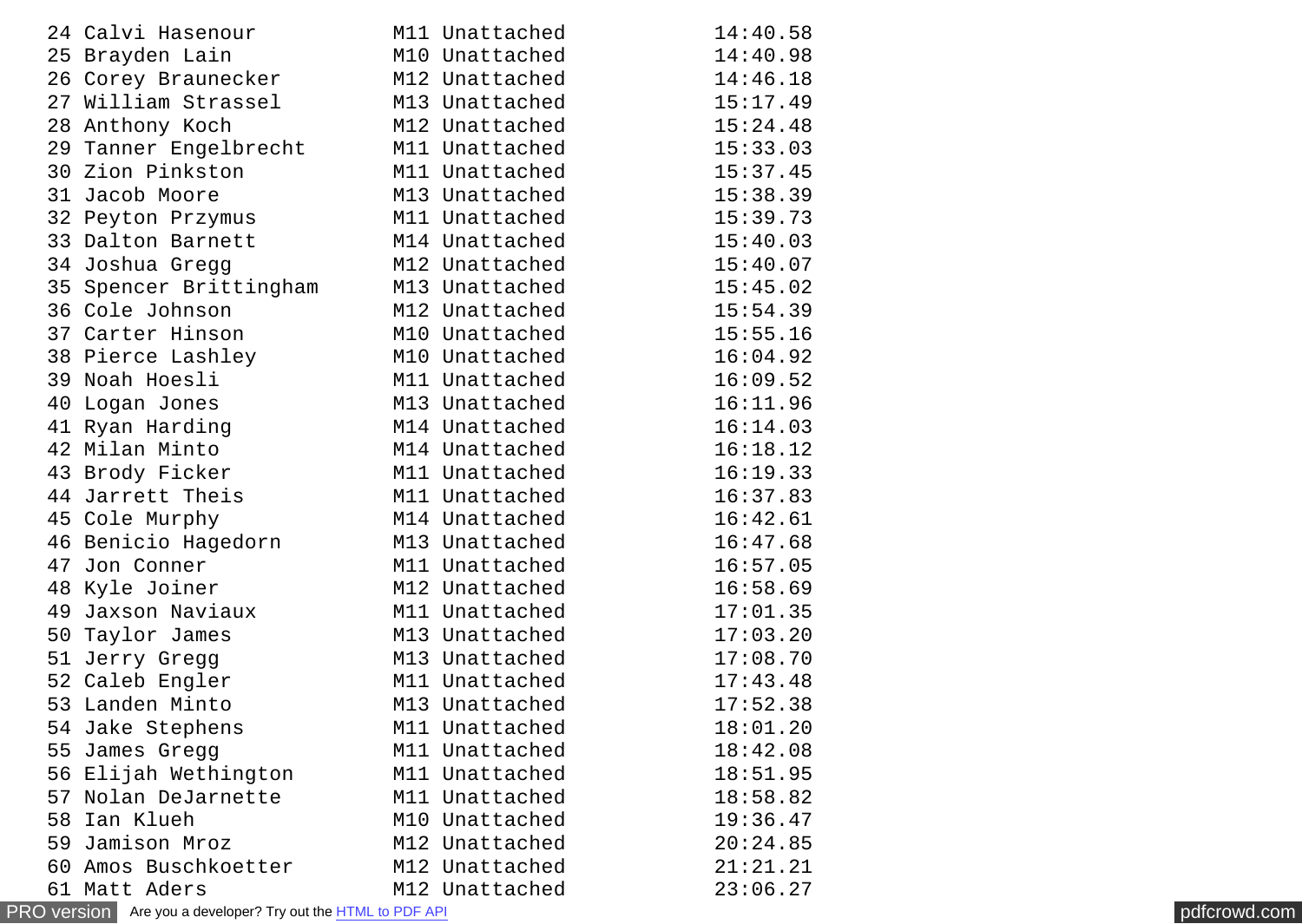| 62 Xander Lutz                     | M12 Unattached | 23:49.20 |
|------------------------------------|----------------|----------|
| 63 Cain Hohne                      | M14 Unattached | 24:26.51 |
| 64 Daniel Gregg                    | M10 Unattached | 25:10.61 |
| 65 Brayden Tucker                  | M14 Unattached | 25:38.22 |
| 66 Owen Kixmiller                  | M11 Unattached | 26:08.22 |
| 67 Drevan O'Brien                  | M10 Unattached | 27:32.47 |
| 68 Kelby Johnson                   | M11 Unattached | 27:35.48 |
| 69 Seth Bruner                     | M10 Unattached | 33:11.43 |
| 15-19 Results - Men 2Mile Mile Run |                |          |
| 1 Seth Boone                       | M17 Unattached | 10:52.35 |
| i setn Boone<br>2 Elliot Reed      | M15 Unattached | 10:57.18 |
| 3 Colby Weisman M19 Unattached     |                | 11:01.45 |
| 4 Chase Beckort M15 Unattached     |                | 11:12.16 |
| 5 William Scott                    | M16 Unattached | 11:29.53 |
| 6 Les Mackey                       | M15 Unattached | 11:33.43 |
| 7 Cameron Sherry M19 Unattached    |                | 11:39.08 |
| 8 Oliver Melton                    | M15 Unattached | 11:44.77 |
| 9 Houston Gore                     | M15 Unattached | 11:50.17 |
| 10 Ryan Taylor                     | M16 Unattached | 11:50.51 |
| 11 David Teague                    | M16 Unattached | 12:04.74 |
| 12 Brandon Whistle M16 Unattached  |                | 12:11.14 |
| 13 Reed Goffinet                   | M18 Unattached | 12:17.05 |
| 14 Michael Wahl                    | M15 Unattached | 12:23.16 |
| 15 Evan Marksberry M15 Unattached  |                | 12:30.58 |
| 16 Zach Baker                      | M15 Unattached | 12:51.02 |
| 17 Logan Bowlds                    | M17 Unattached | 12:53.27 |
| 18 Michael Blanford                | M17 Unattached | 12:57.53 |
| 19 Noah Baker                      | M15 Unattached | 13:04.38 |
| 20 Jacob Mowery                    | M17 Unattached | 13:13.24 |
| 21 Elliott Brown                   | M19 Unattached | 13:36.60 |
| 22 John Sargent                    | M15 Unattached | 13:54.77 |
| 23 Jacob Hester                    | M15 Unattached | 13:55.48 |
| 24 Spencer Fest                    | M15 Unattached | 13:56.02 |
| 25 Ethan Bolin                     | M15 Unattached | 14:40.29 |
| 26 Phillip Kehl                    | M17 Unattached | 14:53.00 |
| 27 JP Miller                       | M15 Unattached | 15:21.81 |
| 28 Damon McClellan                 | M15 Unattached | 16:01.22 |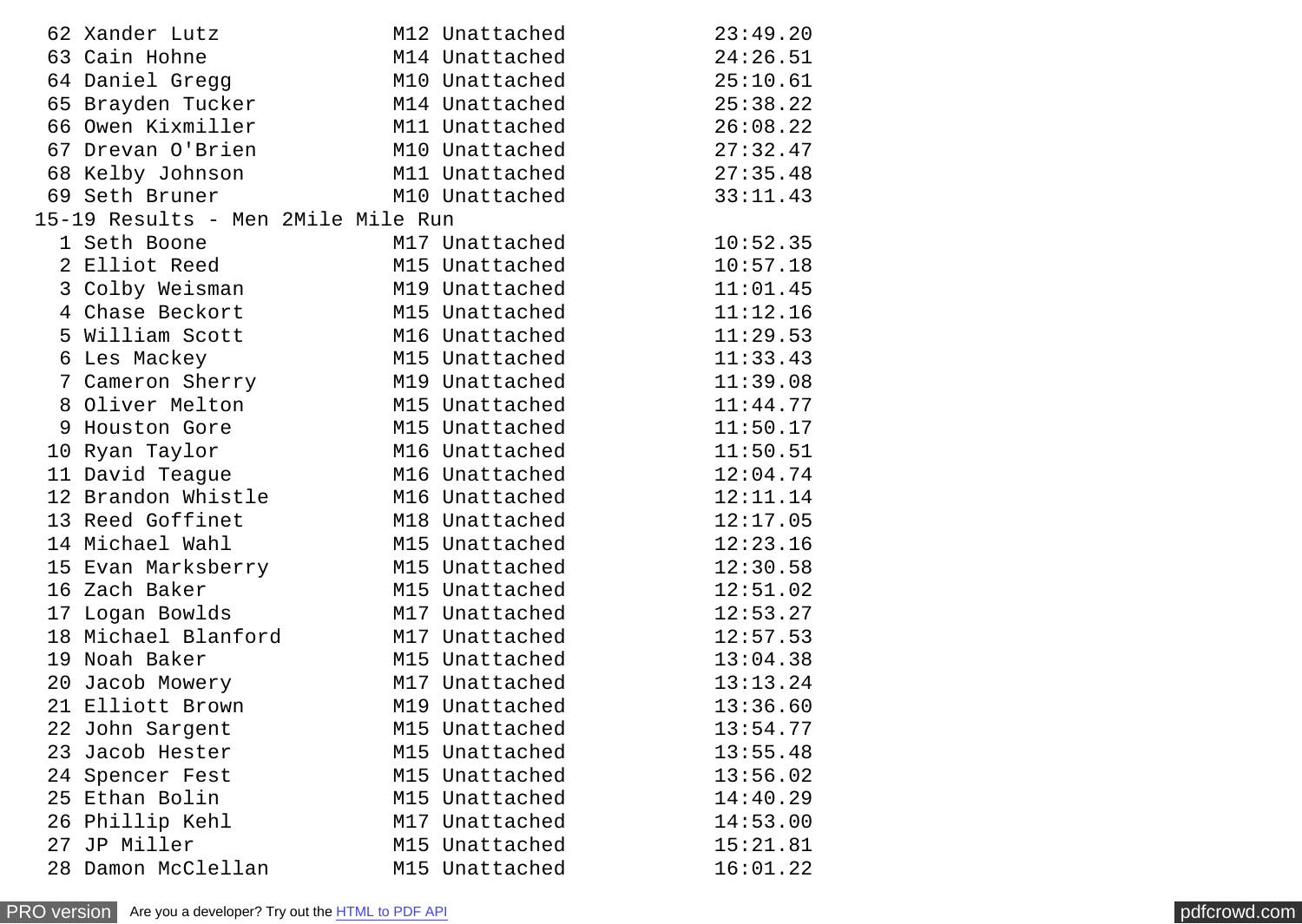| 29 Kage Kiplinger                                                   | M15 Unattached                     | 16:49.15 |              |  |  |  |
|---------------------------------------------------------------------|------------------------------------|----------|--------------|--|--|--|
| 30 Sebastian Sturgeon                                               | M18 Unattached                     | 18:18.43 |              |  |  |  |
| 31 Oliver Wilson                                                    | M15 Unattached                     | 19:09.50 |              |  |  |  |
| 32 Michael Gregg                                                    | M15 Unattached                     | 19:43.86 |              |  |  |  |
| 33 Bryan Esparza                                                    | M17 Unattached                     | 19:44.19 |              |  |  |  |
| 34 Allen Gregg                                                      | M17 Unattached                     | 19:44.52 |              |  |  |  |
| 35 Matt Conner                                                      | M15 Unattached                     | 21:36.43 |              |  |  |  |
| 20-24 Results - Men 2Mile Mile Run                                  |                                    |          |              |  |  |  |
| 1 Andrew Atkins                                                     | M21 Unattached                     | 10:31.40 |              |  |  |  |
| 2 Dylan Kleemann                                                    | M24 Unattached                     | 13:15.69 |              |  |  |  |
| 3 Cody Weaver                                                       | M21 Unattached                     | 13:53.55 |              |  |  |  |
| 4 Spenser Minto                                                     | M20 Unattached                     | 14:29.77 |              |  |  |  |
| 5 Taylor Lagrange                                                   | M22 Unattached                     | 14:59.07 |              |  |  |  |
| 6 Travis Jones                                                      | M24 Unattached                     | 15:01.27 |              |  |  |  |
| 7 Ben Hauser                                                        | M20 Unattached                     | 15:04.63 |              |  |  |  |
| 8 Brennan Malone                                                    | M20 Unattached                     | 15:20.52 |              |  |  |  |
| 9 Jordan Alvey                                                      | M23 Unattached                     | 16:22.77 |              |  |  |  |
| 10 Brandon Zellers                                                  | M24 Unattached                     | 17:47.75 |              |  |  |  |
| 11 Isaiah Ernst                                                     | M21 Unattached                     | 21:04.18 |              |  |  |  |
| 12 Sean Fitzgerald                                                  | M24 Unattached                     | 21:40.88 |              |  |  |  |
| 13 Travis Campbell                                                  | M23 Unattached                     | 21:54.12 |              |  |  |  |
| 14 Eli Haddow                                                       | M22 Unattached                     | 22:39.42 |              |  |  |  |
| 15 Nathan Corley                                                    | M21 Unattached                     | 30:52.88 |              |  |  |  |
| 16 Tucker Kleemann                                                  | M22 Unattached                     | 34:12.07 |              |  |  |  |
| 17 Zach Werne                                                       | M20 Unattached                     | 35:31.42 |              |  |  |  |
| 25-29 Results - Men 2Mile Mile Run                                  |                                    |          |              |  |  |  |
| 1 Shea Thrash                                                       | M25 Unattached                     | 10:26.63 |              |  |  |  |
| 2 Larry Brown                                                       | M27 Unattached                     | 14:32.20 |              |  |  |  |
| 3 chance mullins                                                    | M29 Unattached                     | 16:03.58 |              |  |  |  |
| 4 Ben Marsh                                                         | M28 Unattached                     | 16:19.77 |              |  |  |  |
| 5 Alex Daugherty                                                    | M25 Unattached                     | 17:40.58 |              |  |  |  |
| 6 Brett LeClere                                                     | M26 Unattached                     | 21:13.89 |              |  |  |  |
| 7 Matthew Royer                                                     | M26 Unattached                     | 21:27.00 |              |  |  |  |
| 8 Andy Chinn                                                        | M25 Unattached                     | 30:25.81 |              |  |  |  |
| 9 Jared Kleemann                                                    | M28 Unattached                     | 34:04.11 |              |  |  |  |
|                                                                     | 30-34 Results - Men 2Mile Mile Run |          |              |  |  |  |
| 1 Austin Canary                                                     | M31 Unattached                     | 13:26.57 |              |  |  |  |
| 2 Adam Brinksneader                                                 | M33 Unattached                     | 13:34.60 |              |  |  |  |
| PRO version Are you a developer? Try out the <b>HTML</b> to PDF API |                                    |          | pdfcrowd.com |  |  |  |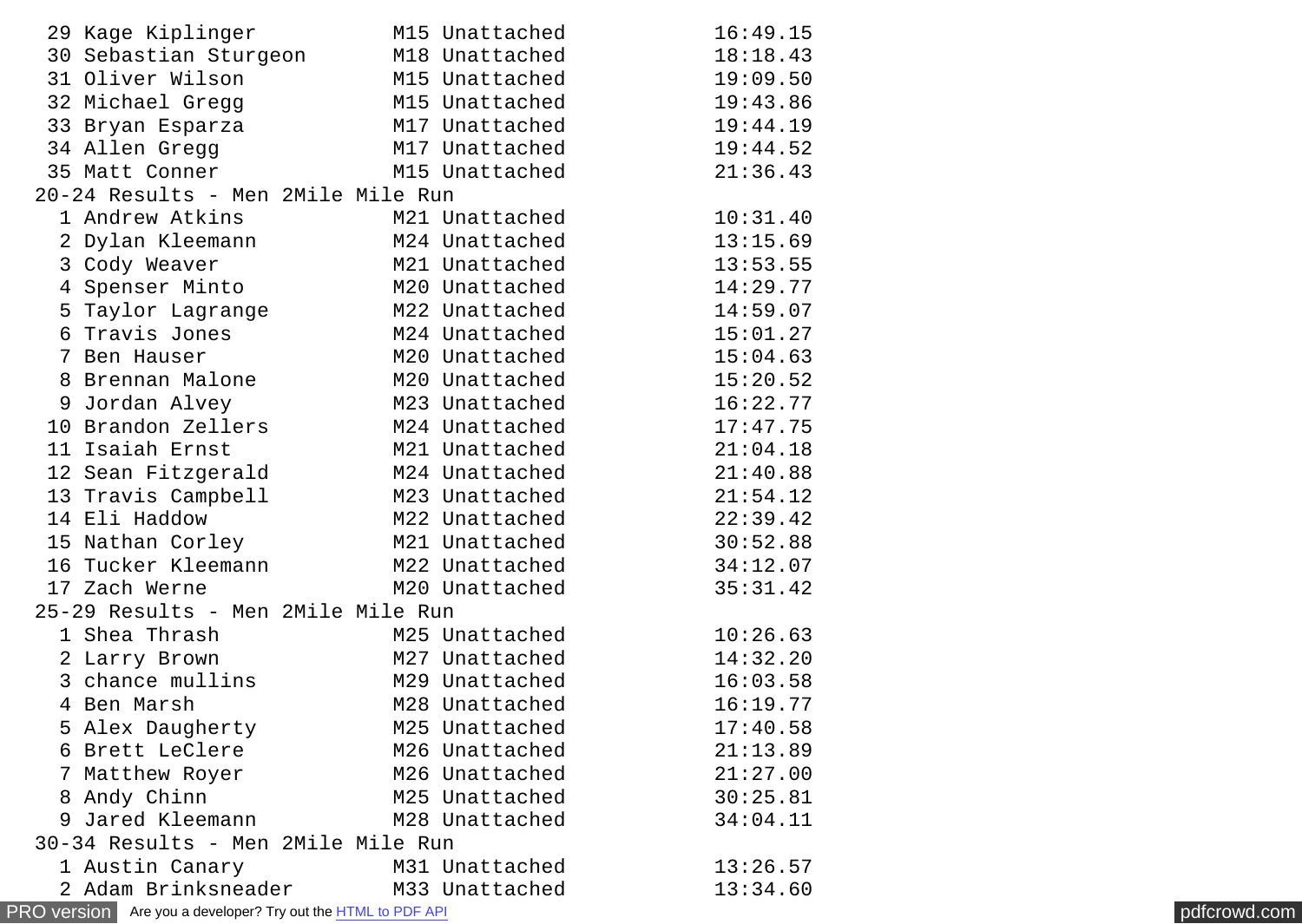|                                    | 3 Adam Brockman                                   |  | M33 Unattached | 13:46.57 |  |  |  |
|------------------------------------|---------------------------------------------------|--|----------------|----------|--|--|--|
|                                    | 4 Chris Cail                                      |  | M31 Unattached | 14:39.34 |  |  |  |
|                                    | 5 Caleb Lain                                      |  | M33 Unattached | 14:41.40 |  |  |  |
|                                    | 6 Aaron Evans                                     |  | M33 Unattached | 14:56.96 |  |  |  |
|                                    | 7 Darrin James                                    |  | M30 Unattached | 15:36.10 |  |  |  |
|                                    | 8 James Dickman                                   |  | M34 Unattached | 15:59.42 |  |  |  |
|                                    | 9 Tyler Weiss                                     |  | M30 Unattached | 16:51.79 |  |  |  |
|                                    | 10 Matt Richey                                    |  | M32 Unattached | 17:09.46 |  |  |  |
|                                    | 11 Mark Wahl                                      |  | M34 Unattached | 20:46.67 |  |  |  |
|                                    | 12 Steven LeClere                                 |  | M31 Unattached | 21:35.47 |  |  |  |
|                                    | 13 Nicholas Poehlein M32 Unattached               |  |                | 22:18.01 |  |  |  |
|                                    | 14 Phil Zellers                                   |  | M31 Unattached | 24:08.35 |  |  |  |
|                                    | 15 Justin Payne                                   |  | M31 Unattached | 25:38.55 |  |  |  |
|                                    | 16 Adam Krieg                                     |  | M33 Unattached | 25:52.35 |  |  |  |
|                                    | 17 Loren Kline                                    |  | M31 Unattached | 26:54.30 |  |  |  |
|                                    | 18 Josh Ford                                      |  | M34 Unattached | 27:11.12 |  |  |  |
|                                    | 19 Jacob Knight                                   |  | M34 Unattached | 33:58.86 |  |  |  |
|                                    | 35-39 Results - Men 2Mile Mile Run                |  |                |          |  |  |  |
|                                    | 1 Eric Kleeman<br>1 Eric Kleeman<br>2 Aaron Black |  | M37 Unattached | 15:08.37 |  |  |  |
|                                    |                                                   |  | M38 Unattached | 15:36.70 |  |  |  |
|                                    | 3 Jason Combs                                     |  | M36 Unattached | 15:53.25 |  |  |  |
|                                    | 4 Adam Daum                                       |  | M37 Unattached | 16:26.90 |  |  |  |
|                                    | 5 Jesse Bruggeman               M38 Unattached    |  |                | 18:47.12 |  |  |  |
|                                    | 6 Jason Theis                                     |  | M37 Unattached | 19:00.30 |  |  |  |
|                                    | 7 Jeff Casebolt                                   |  | M36 Unattached | 19:10.87 |  |  |  |
|                                    | 8 Ryan Fortwendel                                 |  | M35 Unattached | 21:19.16 |  |  |  |
|                                    | 9 Jeremy M Miller                                 |  | M39 Unattached | 22:01.15 |  |  |  |
|                                    | 10 Walker Chandler                                |  | M39 Unattached | 26:56.98 |  |  |  |
|                                    | 11 Jason Brown                                    |  | M35 Unattached | 36:20.56 |  |  |  |
| 40-44 Results - Men 2Mile Mile Run |                                                   |  |                |          |  |  |  |
|                                    | 1 Anthony Brinkman                                |  | M42 Unattached | 12:38.36 |  |  |  |
|                                    | 2 Mark Ruesink                                    |  | M44 Unattached | 13:43.25 |  |  |  |
|                                    | 3 Karl Hinson                                     |  | M40 Unattached | 14:41.74 |  |  |  |
|                                    | 4 Darrell Peter                                   |  | M42 Unattached | 16:36.60 |  |  |  |
|                                    | 5 Michael Chann                                   |  | M41 Unattached | 16:48.41 |  |  |  |
| 6                                  | Jay Johnson                                       |  | M42 Unattached | 17:00.63 |  |  |  |
| $\overline{7}$                     | Justin Wilkerson                                  |  | M40 Unattached | 17:07.93 |  |  |  |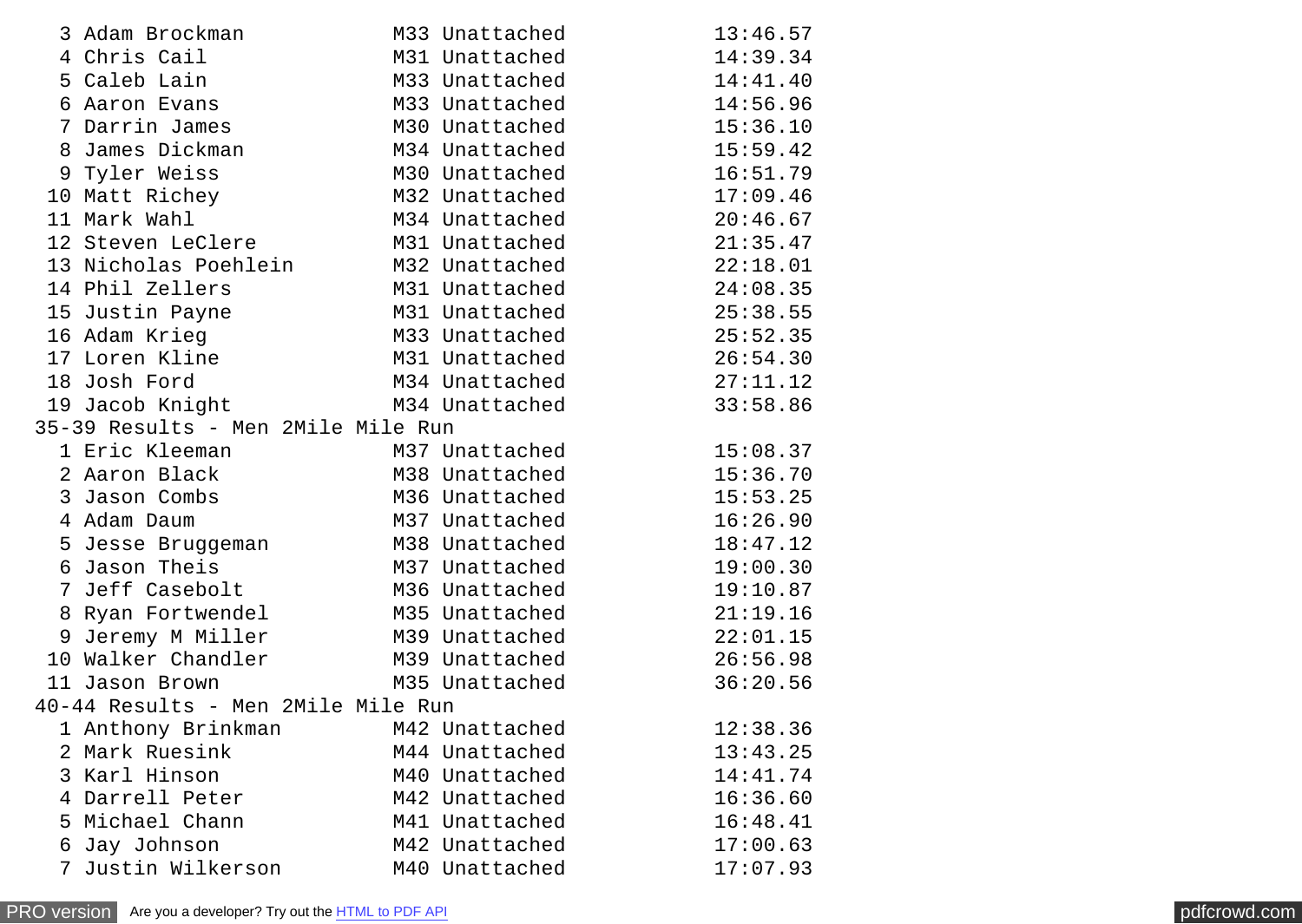|                                                                                            | 8 Pete Lashley                     | M44 Unattached | 21:57.31 |  |  |  |  |  |
|--------------------------------------------------------------------------------------------|------------------------------------|----------------|----------|--|--|--|--|--|
|                                                                                            | 9 Jason Hollinden                  | M40 Unattached | 24:53.95 |  |  |  |  |  |
|                                                                                            | 10 Kevin Gore                      | M42 Unattached | 25:44.37 |  |  |  |  |  |
|                                                                                            | 11 Jeff Simpson                    | M44 Unattached | 34:31.48 |  |  |  |  |  |
|                                                                                            | 12 Greg George                     | M41 Unattached | 35:30.51 |  |  |  |  |  |
|                                                                                            | 13 Patrick Rich                    | M40 Unattached | 35:44.71 |  |  |  |  |  |
| 45-49 Results - Men 2Mile Mile Run                                                         |                                    |                |          |  |  |  |  |  |
|                                                                                            | 1 Jim Troesch                      | M49 Unattached | 14:27.45 |  |  |  |  |  |
|                                                                                            | 2 Charles Foe                      | M45 Unattached | 14:49.34 |  |  |  |  |  |
|                                                                                            | 3 Earl Borders                     | M45 Unattached | 15:07.91 |  |  |  |  |  |
|                                                                                            | 4 Ryan Walling                     | M48 Unattached | 15:17.12 |  |  |  |  |  |
|                                                                                            | 5 David Goffinet                   | M49 Unattached | 17:31.11 |  |  |  |  |  |
|                                                                                            | 6 Matt Bruner                      | M47 Unattached | 19:17.62 |  |  |  |  |  |
|                                                                                            | 7 Kenny Boling                     | M47 Unattached | 19:20.25 |  |  |  |  |  |
|                                                                                            | 8 Robert Kruse                     | M48 Unattached | 19:56.34 |  |  |  |  |  |
|                                                                                            | 9 Dan McCabe                       | M45 Unattached | 20:23.57 |  |  |  |  |  |
|                                                                                            | 10 Philip Roberts                  | M48 Unattached | 26:02.07 |  |  |  |  |  |
|                                                                                            | 11 Mike Hagan                      | M49 Unattached | 27:04.91 |  |  |  |  |  |
|                                                                                            | 12 Scott Braunecker                | M48 Unattached | 27:40.91 |  |  |  |  |  |
|                                                                                            | 13 Ron Crawford                    | M46 Unattached | 31:57.77 |  |  |  |  |  |
|                                                                                            | 50-54 Results - Men 2Mile Mile Run |                |          |  |  |  |  |  |
|                                                                                            | 1 Johnnie Marks                    | M53 Unattached | 14:01.22 |  |  |  |  |  |
|                                                                                            | 2 Barry Bowlds                     | M52 Unattached | 15:31.29 |  |  |  |  |  |
|                                                                                            | 3 Keith Pierrard                   | M53 Unattached | 15:52.50 |  |  |  |  |  |
|                                                                                            | 4 Brian Noble                      | M51 Unattached | 16:35.20 |  |  |  |  |  |
|                                                                                            | 5 Tracy Minto                      | M52 Unattached | 16:57.95 |  |  |  |  |  |
|                                                                                            | 6 Mark Sterling                    | M52 Unattached | 18:13.40 |  |  |  |  |  |
|                                                                                            | 7 Joel Gonzalez                    | M50 Unattached | 22:07.61 |  |  |  |  |  |
|                                                                                            | 8 Elmer Shelby                     | M52 Unattached | 22:36.94 |  |  |  |  |  |
| 9                                                                                          | Joe Ernst                          | M50 Unattached | 22:48.41 |  |  |  |  |  |
|                                                                                            | 10 Don Gengelbach                  | M52 Unattached | 32:33.96 |  |  |  |  |  |
|                                                                                            | 11 Gary Strassel                   | M53 Unattached | 38:01.96 |  |  |  |  |  |
|                                                                                            | 55-59 Results - Men 2Mile Mile Run |                |          |  |  |  |  |  |
|                                                                                            | 1 Michael Zellers                  | M57 Unattached | 14:23.58 |  |  |  |  |  |
|                                                                                            | 2 Keith Booty                      | M56 Unattached | 16:34.54 |  |  |  |  |  |
|                                                                                            | 3 Mark Fenn                        | M58 Unattached | 16:36.06 |  |  |  |  |  |
|                                                                                            | 4 Peter Brakora                    | M55 Unattached | 18:48.47 |  |  |  |  |  |
|                                                                                            | 5 Dave Johnneman                   | M59 Unattached | 19:56.58 |  |  |  |  |  |
| <b>PRO version</b> Are you a developer? Try out the <b>HTML</b> to PDF API<br>pdfcrowd.com |                                    |                |          |  |  |  |  |  |